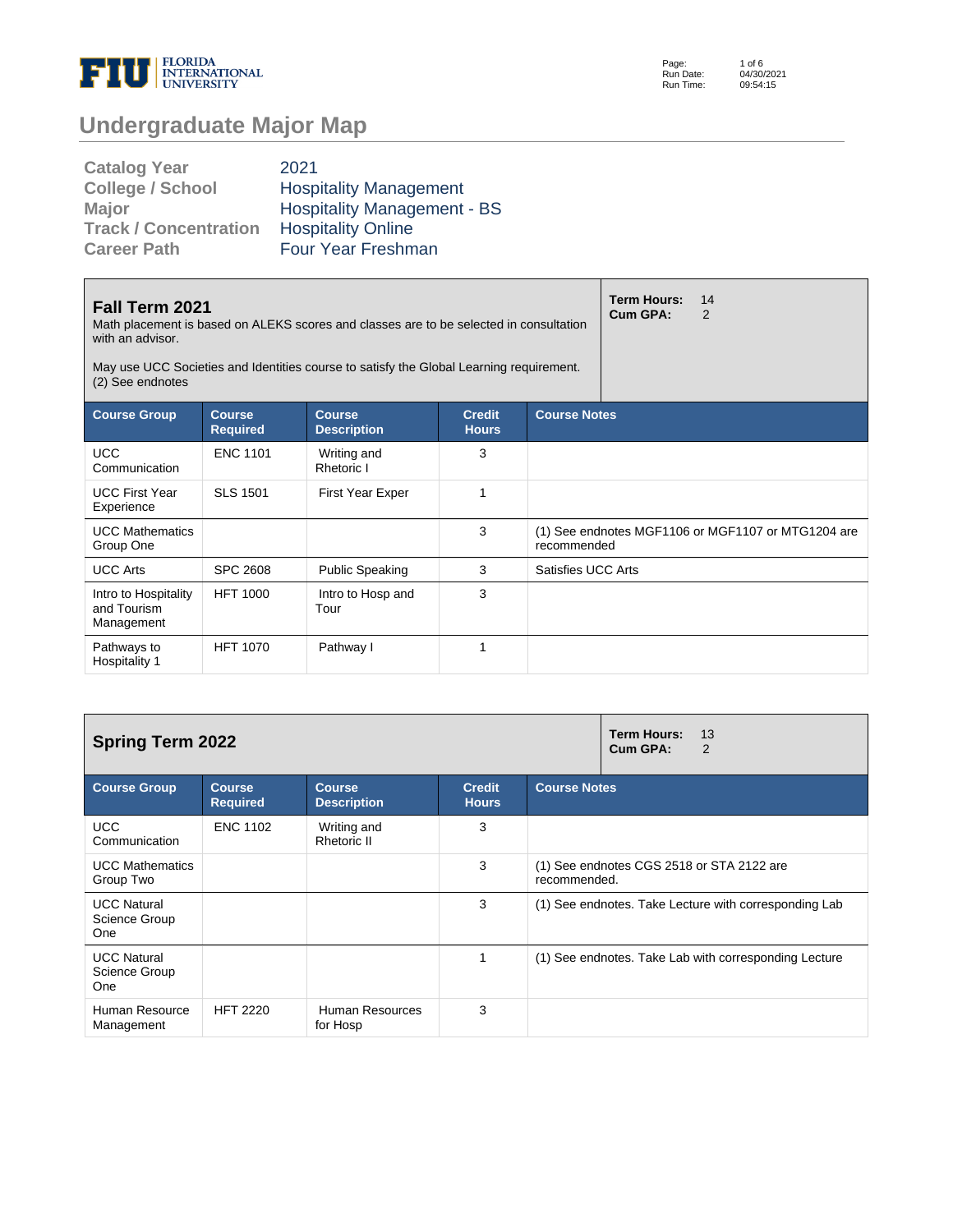

## **Undergraduate Major Map**

| <b>Summer Term 2022</b><br>Use this semester to catch up on coursework and/or satisfy the 9 credits summer<br>requirement (if needed). (3) See endnotes |                                  |                                     |                               |                     | Term Hours:<br>Cum GPA: | - 6<br>$\mathcal{P}$ |
|---------------------------------------------------------------------------------------------------------------------------------------------------------|----------------------------------|-------------------------------------|-------------------------------|---------------------|-------------------------|----------------------|
| <b>Course Group</b>                                                                                                                                     | <b>Course</b><br><b>Required</b> | <b>Course</b><br><b>Description</b> | <b>Credit</b><br><b>Hours</b> | <b>Course Notes</b> |                         |                      |
| <b>UCC Social</b><br>Science Group<br><b>One</b>                                                                                                        |                                  |                                     | 3                             |                     | AMH 2020 recommended    |                      |
| <b>General Electives</b>                                                                                                                                |                                  |                                     | 3                             |                     |                         |                      |

| Fall Term 2022<br>May use UCC Humanities with Writing course to satisfy the Global Learning requirement.<br>(2) See endnotes |                                  | Term Hours:<br>13<br>Cum GPA:<br>$\mathcal{P}$ |                               |                     |                                                                                                                                             |  |
|------------------------------------------------------------------------------------------------------------------------------|----------------------------------|------------------------------------------------|-------------------------------|---------------------|---------------------------------------------------------------------------------------------------------------------------------------------|--|
| <b>Course Group</b>                                                                                                          | <b>Course</b><br><b>Required</b> | <b>Course</b><br><b>Description</b>            | <b>Credit</b><br><b>Hours</b> | <b>Course Notes</b> |                                                                                                                                             |  |
| Accounting                                                                                                                   | <b>HFT 2401</b>                  | Accounting for<br>Hosp                         | 3                             |                     |                                                                                                                                             |  |
| <b>UCC Humanities -</b><br>Group Two                                                                                         |                                  |                                                | 3                             | (1) See endnotes    |                                                                                                                                             |  |
| <b>UCC Natural</b><br>Science - Group<br>Two                                                                                 |                                  |                                                | 3                             |                     | (1) See endnotes. Take Lecture with corresponding Lab                                                                                       |  |
| <b>UCC Natural</b><br>Science - Group<br>Two                                                                                 |                                  |                                                | 1                             |                     | (1) See endnotes. Take Lab with corresponding Lecture                                                                                       |  |
| Economics                                                                                                                    | ECO 2023                         | <b>Principles Microeco</b>                     | 3                             |                     | Also satisfies UCC Social Science Group 2. (1) See<br>endnotes Also satisfies UCC Foundations of Social Inquiry<br>course. (1) See endnotes |  |

| <b>Spring Term 2023</b>                                     |                                  |                                     |                               |                     | <b>Term Hours:</b><br>Cum GPA: | 15<br>2 |
|-------------------------------------------------------------|----------------------------------|-------------------------------------|-------------------------------|---------------------|--------------------------------|---------|
| <b>Course Group</b>                                         | <b>Course</b><br><b>Required</b> | <b>Course</b><br><b>Description</b> | <b>Credit</b><br><b>Hours</b> | <b>Course Notes</b> |                                |         |
| Intro Commercial<br><b>Food Production</b>                  | <b>FSS 3230C</b>                 | Intro Comm Food<br>Serv             | 3                             |                     |                                |         |
| Management<br>Accounting for the<br>Hospitality<br>Industry | <b>HFT 4474</b>                  | Mgmt Acct Hosp<br>Ind               | 3                             |                     |                                |         |
| <b>General Electives</b>                                    |                                  |                                     | 3                             |                     |                                |         |
| Hospitality<br>Information<br>Technology                    | <b>HFT 2441</b>                  | Hospitality Info<br>Tech            | 3                             |                     |                                |         |
| <b>UCC Humanities</b><br>Group One                          |                                  |                                     | 3                             |                     |                                |         |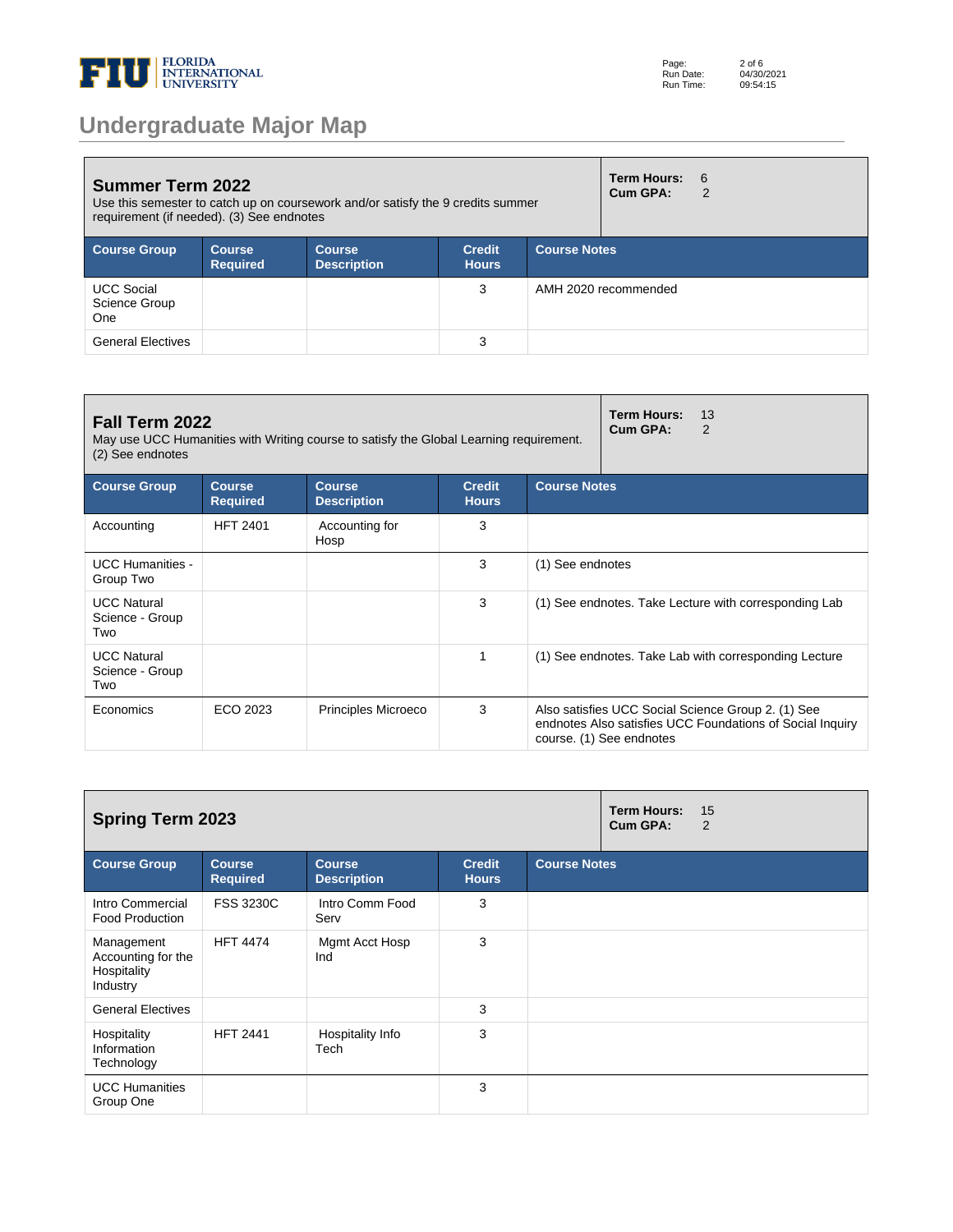

| <b>Undergraduate Major Map</b> |  |  |
|--------------------------------|--|--|
|--------------------------------|--|--|

| <b>Summer Term 2023</b><br><b>Hospitality Industry Experience</b><br>Use this semester to catch up on coursework and/or satisfy the 9 credits summer<br>requirement (if needed). (3) See endnotes |                                  |                                     |                               |                     | <b>Term Hours:</b><br>Cum GPA: | $\overline{7}$<br>2 |
|---------------------------------------------------------------------------------------------------------------------------------------------------------------------------------------------------|----------------------------------|-------------------------------------|-------------------------------|---------------------|--------------------------------|---------------------|
| <b>Course Group</b>                                                                                                                                                                               | <b>Course</b><br><b>Required</b> | <b>Course</b><br><b>Description</b> | <b>Credit</b><br><b>Hours</b> | <b>Course Notes</b> |                                |                     |
| Pathways to<br>Hospitality 2                                                                                                                                                                      | <b>HFT 3072</b>                  | <b>PATHWAY II</b>                   |                               |                     |                                |                     |
| <b>Financial Analysis</b><br>in the Hospitality<br>Industry                                                                                                                                       | <b>HFT 4464</b>                  | Fin Anal Hosp<br>Indust             | 3                             |                     |                                |                     |
| Lodging<br>Operations<br>Control                                                                                                                                                                  | <b>HFT 3453</b>                  | <b>Operations Control</b>           | 3                             |                     |                                |                     |

| Fall Term 2023<br>HFT3503 may be used to satisfy the Global Learning requirement. (2) See endnotes<br><b>Hospitality Industry Experience</b> |                                  |                                     |                               |                     |  | 15<br>$\overline{2}$ |
|----------------------------------------------------------------------------------------------------------------------------------------------|----------------------------------|-------------------------------------|-------------------------------|---------------------|--|----------------------|
| <b>Course Group</b>                                                                                                                          | <b>Course</b><br><b>Required</b> | <b>Course</b><br><b>Description</b> | <b>Credit</b><br><b>Hours</b> | <b>Course Notes</b> |  |                      |
| Advanced Food<br>Production<br>Management                                                                                                    | <b>FSS 4234C</b>                 | Adv Food Prod                       | 3                             |                     |  |                      |
| Restaurant<br>Management                                                                                                                     | <b>HFT 3263</b>                  | <b>Restaurant Mgmt</b>              | 3                             |                     |  |                      |
| Hospitality<br>Marketing<br><b>Strategies</b>                                                                                                | <b>HFT 3503</b>                  | Hosptly Mktg Mgmt                   | 3                             |                     |  |                      |
| Hospitality<br><b>Program Electives</b>                                                                                                      |                                  |                                     | 3                             |                     |  |                      |
| <b>General Electives</b>                                                                                                                     |                                  |                                     | 3                             |                     |  |                      |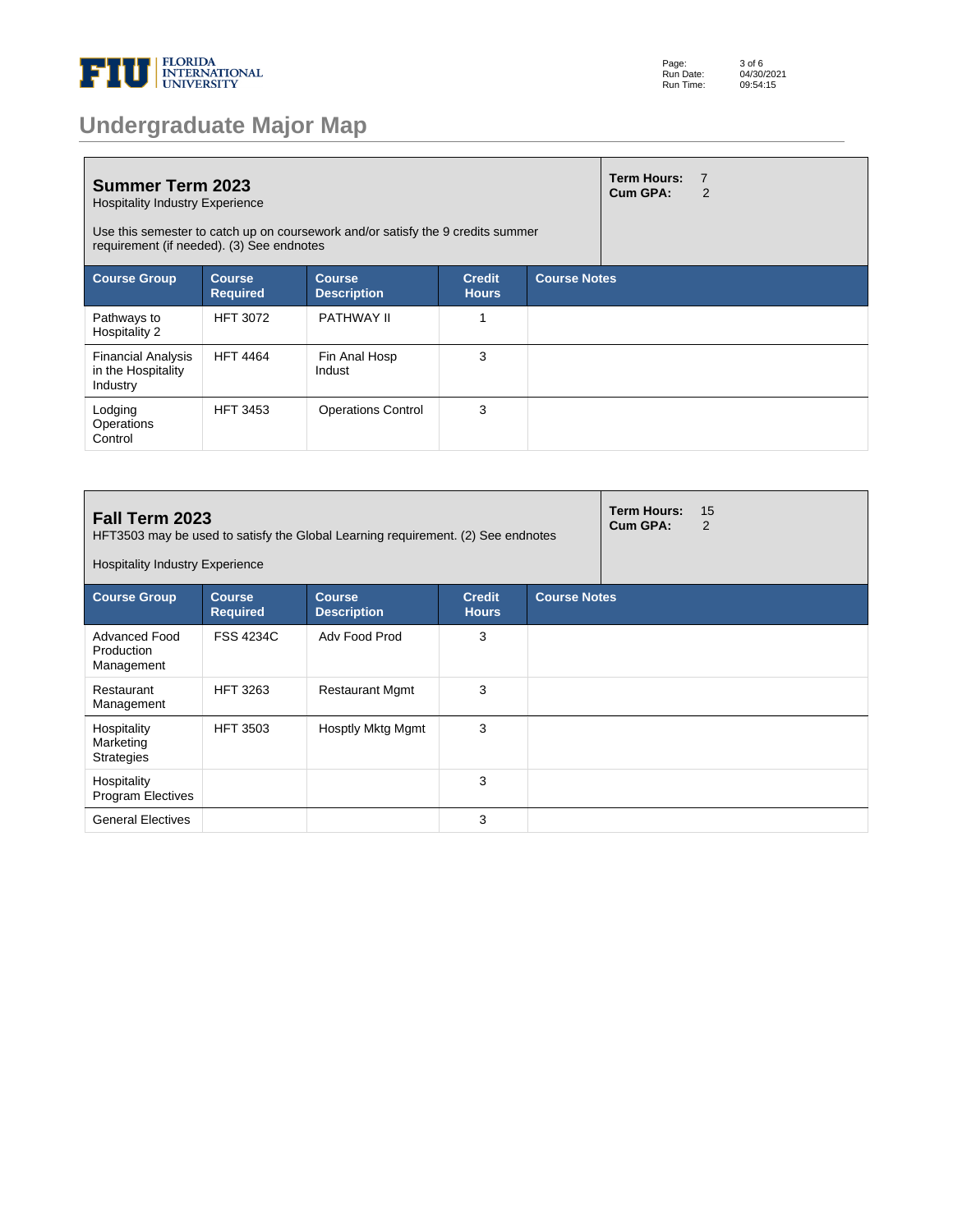

| Page:     | 4 of 6     |
|-----------|------------|
| Run Date: | 04/30/2021 |
| Run Time: | 09:54:15   |

## **Undergraduate Major Map**

| <b>Spring Term 2024</b><br><b>Hospitality Industry Experience</b> |                                  |                                     |                               |                     | <b>Term Hours:</b><br><b>Cum GPA:</b> | 15<br>2 |
|-------------------------------------------------------------------|----------------------------------|-------------------------------------|-------------------------------|---------------------|---------------------------------------|---------|
| <b>Course Group</b>                                               | <b>Course</b><br><b>Required</b> | <b>Course</b><br><b>Description</b> | <b>Credit</b><br><b>Hours</b> | <b>Course Notes</b> |                                       |         |
| Law for the<br>Hospitality<br>Industry                            | <b>HFT 3603</b>                  | <b>Hospitality Law</b>              | 3                             |                     |                                       |         |
| Hospitality<br><b>Facilities</b><br>Management                    | <b>HFT 4323</b>                  | Hosp Facil Environ<br>System        | 3                             |                     |                                       |         |
| Hospitality<br>Analytics and<br>Revenue<br>Management             | <b>HFT 4413</b>                  | Hosp Analytics &<br>Rev Mgt         | 3                             |                     |                                       |         |
| Hospitality<br>Program Electives                                  |                                  |                                     | 3                             |                     |                                       |         |
| <b>General Electives</b>                                          |                                  |                                     | 3                             |                     |                                       |         |

| <b>Summer Term 2024</b><br>Use this semester to catch up on coursework and/or satisfy the 9 credits summer<br>requirement (if needed). (3) See endnotes |                                  |                                     |                               |                                                                              | Term Hours: 7 |  |
|---------------------------------------------------------------------------------------------------------------------------------------------------------|----------------------------------|-------------------------------------|-------------------------------|------------------------------------------------------------------------------|---------------|--|
| <b>Course Group</b>                                                                                                                                     | <b>Course</b><br><b>Required</b> | <b>Course</b><br><b>Description</b> | <b>Credit</b><br><b>Hours</b> | <b>Course Notes</b>                                                          |               |  |
| Advanced<br>Internship                                                                                                                                  | <b>HFT 4945</b>                  | Adv Intern Hsptly                   |                               | Needs documented 500 hours of prior hospitality industry<br>work experience. |               |  |
| Hospitality<br><b>Program Electives</b>                                                                                                                 |                                  |                                     | 3                             |                                                                              |               |  |
| Hospitality<br><b>Program Electives</b>                                                                                                                 |                                  |                                     | 3                             |                                                                              |               |  |

| <b>Fall Term 2024</b><br>HFT4323 may be used to satisfy the Global Learning requirement. (2) See endnotes<br><b>Hospitality Industry Experience</b> |                                  |                                     |                               |                                         | <b>Term Hours:</b><br>Cum GPA: | 15<br>2 |
|-----------------------------------------------------------------------------------------------------------------------------------------------------|----------------------------------|-------------------------------------|-------------------------------|-----------------------------------------|--------------------------------|---------|
| <b>Course Group</b>                                                                                                                                 | <b>Course</b><br><b>Required</b> | <b>Course</b><br><b>Description</b> | <b>Credit</b><br><b>Hours</b> | <b>Course Notes</b>                     |                                |         |
| Senior Seminar                                                                                                                                      | <b>HFT 4294</b>                  | Sr. Sem. Hosp.<br>Mgmt.             | 3                             | Capstone course. Taken in last semester |                                |         |
| Hospitality<br><b>Program Electives</b>                                                                                                             |                                  |                                     | 3                             |                                         |                                |         |
| Hospitality<br><b>Program Electives</b>                                                                                                             |                                  |                                     | 3                             |                                         |                                |         |
| Hospitality<br><b>Program Electives</b>                                                                                                             |                                  |                                     | 3                             |                                         |                                |         |
| Hospitality<br><b>Program Electives</b>                                                                                                             |                                  |                                     | 3                             |                                         |                                |         |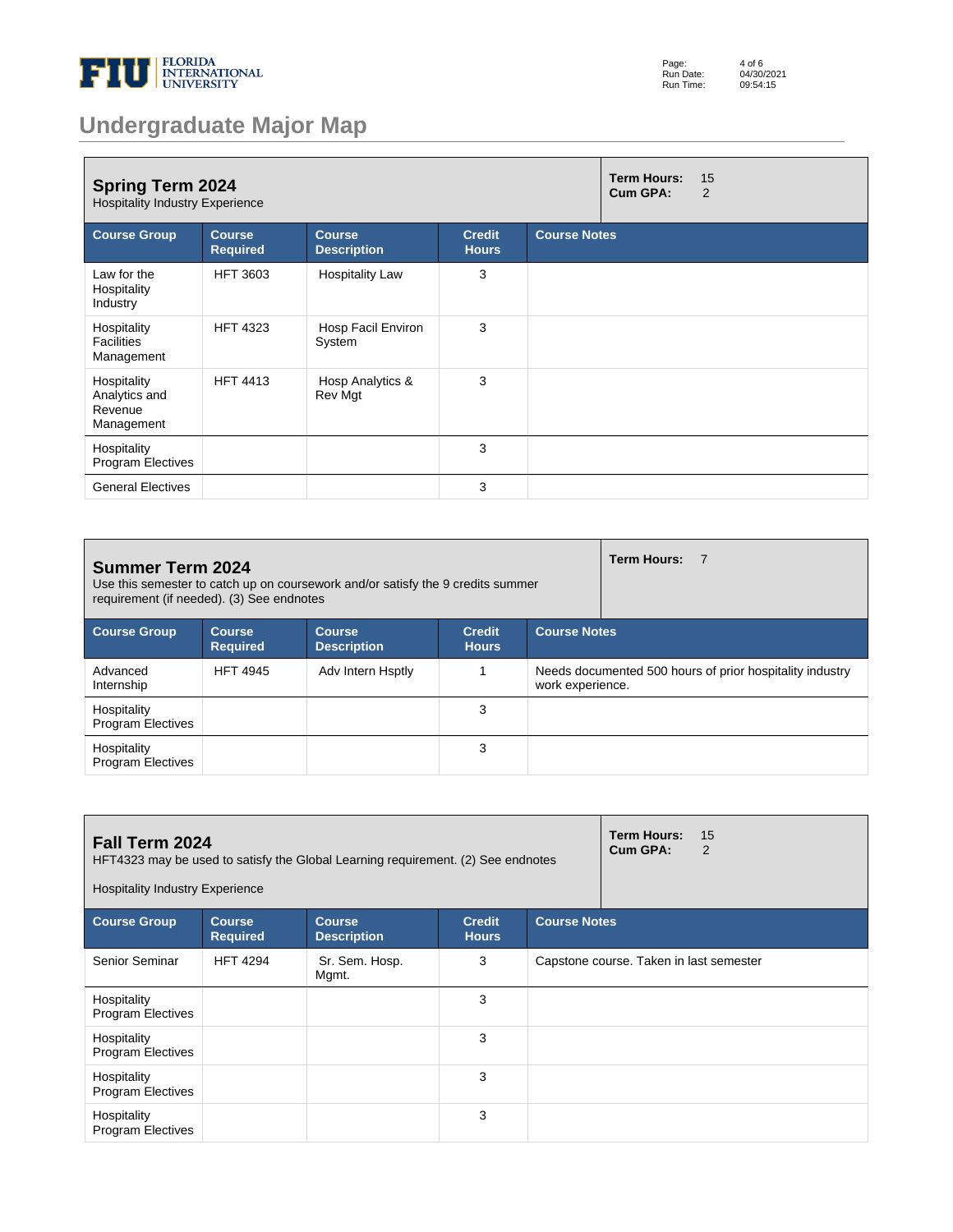

# **Spring Term 2025 Cum GPA:**  $2$

### **General Requirements**

\*Critical Indicator is the minimum grade indicated in specific courses to demonstrate proficiency and progress in major. Earning less than the minimum grade is a trigger for a conversation with advisor\*

#### GENERAL UNIVERSITY REQUIREMENTS

See your Panther Degree Audit (PDA) for a real-time update on your academic career progress and additional information on University and major requirements at http://my.fiu.edu.

(1) UCC: Students must meet the University Core Curriculum (UCC) requirements. For a full list of UCC courses, see http://undergrad.fiu.edu/advising/curriculum.html or speak with your advisor. UCC courses must be taken for a letter grade and may not be taken at other institutions without permission from the Dean of Undergraduate Education.

(2) Global Learning: Freshmen entering FIU Summer B 2010 or later must take at least two Global Learning (GL) designated courses at FIU. See http://goglobal.fiu.edu. Courses must be:

- 1 GL foundation course (from the University Core Curriculum), which must be taken within the first 60 credits.

- 1 GL discipline-specific course (3000/4000 level)

(3) Summer Hours Requirement: All students entering FIU or any university within the State University System (SUS) of Florida with fewer than 60 credit hours are required to earn at least nine credit hours prior to graduation by attending one or more summer terms at a university in the SUS.

(4) Gordon Rule: All Gordon Rule courses (i.e., English Composition, Humanities with Writing, and Quantitative Reasoning) must be completed with a minimum grade of ""C."" This requirement must be fulfilled within the first 60 credits.

(5) Foreign Language Requirement for Graduation (FLENT/FLEX): A student who did not complete two years of the same foreign language in high school or at a post-secondary institution must successfully complete 8-10 credit hours of instruction in one foreign language prior to graduation. Exceptions include appropriate CLEP, AP, IB, TOEFL, or transfer credit. Contact your advisor for more information.

School of Hospitality and Tourism Management Selected Major Requirements:

Industry Experience Requirement: 1300 hours - A total of 1300 documented hours of hospitality/ tourism related practical training work experience is required. This includes 300 hours in HFT 4945 Advanced Internship. A minimum of 800 hours must be completed while enrolled in the degree program at FIU. The Advanced Internship